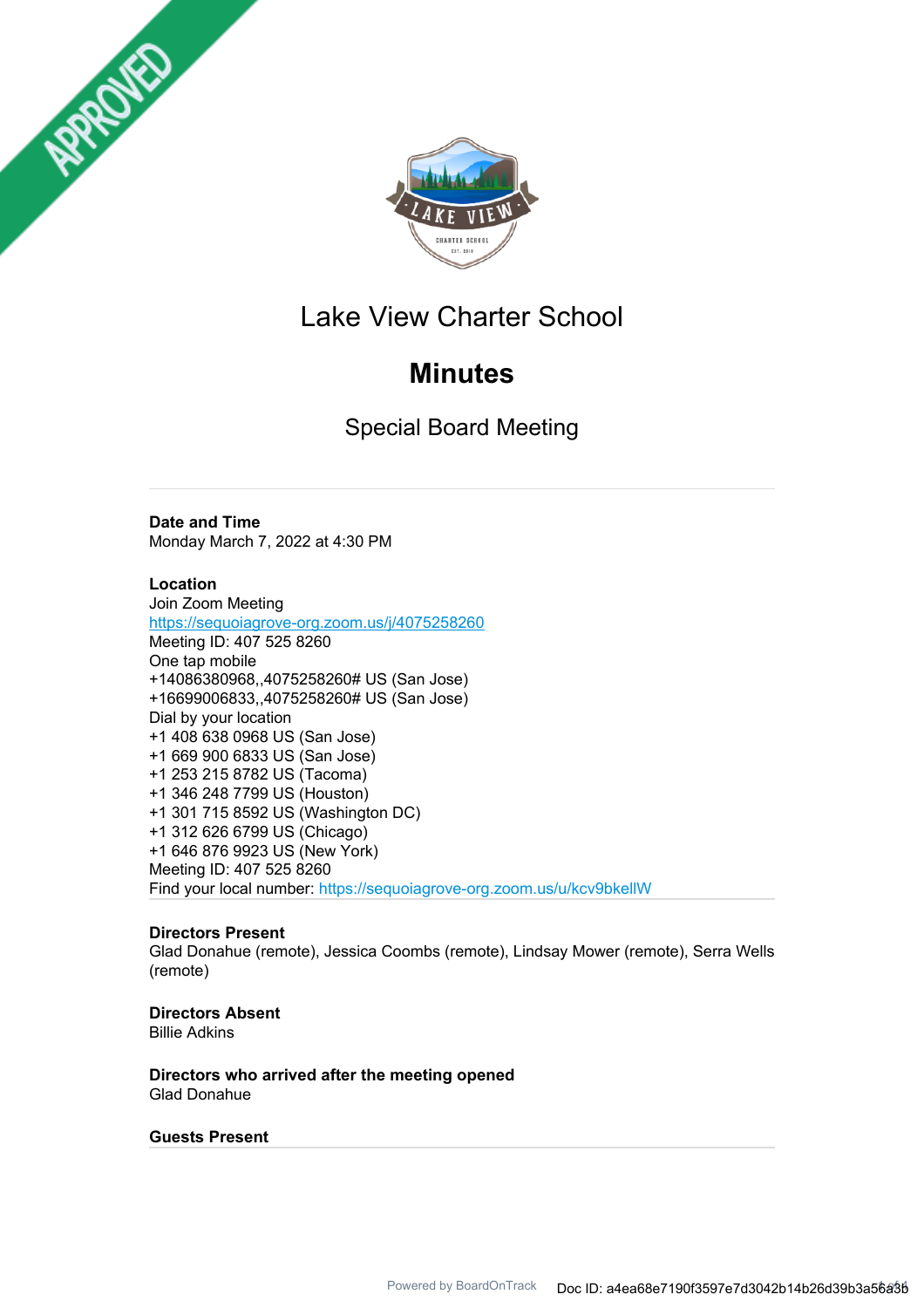Darcy Belleza (remote), Dr. Amanda Johnson (remote), Jenell Sherman (remote), Julie Haycock-Cavender (remote), Katie Royer (remote)

#### **I. Opening Items**

#### **A. Record Attendance**

Glad Donahue arrived at 4:33 PM.

#### **B. Continue Meeting Virtually per Report of Findings Regarding AB 361**

Serra Wells made a motion to Continue meeting virtually per Report of Findings. Jessica Coombs seconded the motion. The board **VOTED** unanimously to approve the motion.

#### **C. Call the Meeting to Order**

Lindsay Mower called a meeting of the board of directors of Lake View Charter School to order on Monday Mar 7, 2022 at 4:31 PM.

#### **D. Approval of the Agenda**

Lindsay Mower made a motion to approve the Agenda. Serra Wells seconded the motion. The board **VOTED** unanimously to approve the motion.

### **E. Public Comments**

Parent would like more than 3 days available for testing. She has a long drive.

## **II. Finances**

#### **A. Second Interim Report**

Jessica Coombs made a motion to approve the Second Interim Report. Lindsay Mower seconded the motion. Julie Haycock-Cavender presented the Second Interim Report. The board **VOTED** unanimously to approve the motion.

#### **B. Auditor Engagement Letter**

Lindsay Mower made a motion to approve the Auditor Engagement Letter. Serra Wells seconded the motion. The board **VOTED** unanimously to approve the motion.

### **C. Student Funding Charts**

Glad Donahue made a motion to approve the Student Funding Charts. Serra Wells seconded the motion. Julie Haycock-Cavender presented the Student Funding Charts. The board **VOTED** unanimously to approve the motion.

#### **D. Growth Projections**

Lindsay Mower made a motion to approve Growth Projections. Glad Donahue seconded the motion. Julie Haycock-Cavender presented the Growth Projections.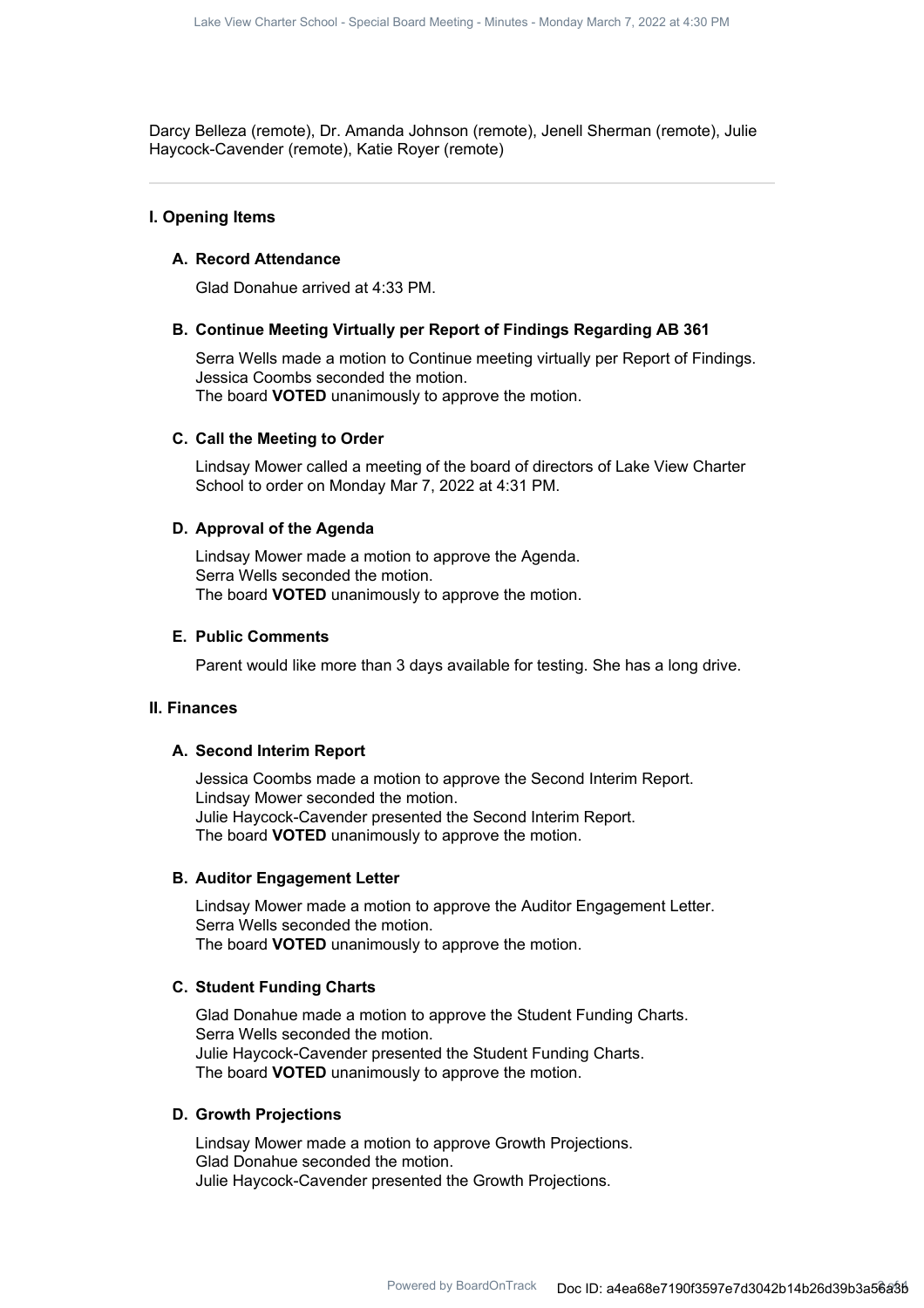The board **VOTED** unanimously to approve the motion.

#### **III. Academic Excellence**

#### **A. Open Enrollment**

Jessica Coombs made a motion to approve Open Enrollment. Glad Donahue seconded the motion. Julie Haycock-Cavender presented the Open Enrollment. The board **VOTED** unanimously to approve the motion.

#### **IV. Closing Items**

#### **A. Board of Director's Comments & Requests**

No questions or comments.

#### **B. Announcement of Next Regular Scheduled Board Meeting**

Lindsay Mower announced the Next Regular Scheduled Meeting is March 16, 2022 at 4:30 PM.

#### **C. Adjourn Meeting**

Jessica Coombs made a motion to adjourn the Meeting. Serra Wells seconded the motion. The board **VOTED** unanimously to approve the motion. There being no further business to be transacted, and upon motion duly made, seconded and approved, the meeting was adjourned at 4:49 PM.

Respectfully Submitted, Lindsay Mower

Prepared by: Katie Royer

Noted By:

Billie adkins

Board Secretary

Public Comment Rules: Members of the public may address the Board on agenda or non-agenda items through the teleconference platform, Zoom. Zoom does not require the members of the public to have an account or login. Please either utilize the chat option to communicate to the administrative team of your desire to address the Board or simply communicate orally your desire to address the Board when the Board asks for public comments. Speakers may be called in the order requests are received. Comments are limited to 2 minutes each, with no more than 15 minutes per single topic. If a member of the public utilizes a translator to address the Board, those individuals are allotted 4 minutes each. If the Board utilizes simultaneous translation equipment in a manner that allows the Board to hear the translated public testimony simultaneously, those individuals are allotted 2 minutes each. By law, the Board is allowed to take action only on items on the agenda.

The Board may, at its discretion, refer a matter to school staff or calendar the issue for future discussion.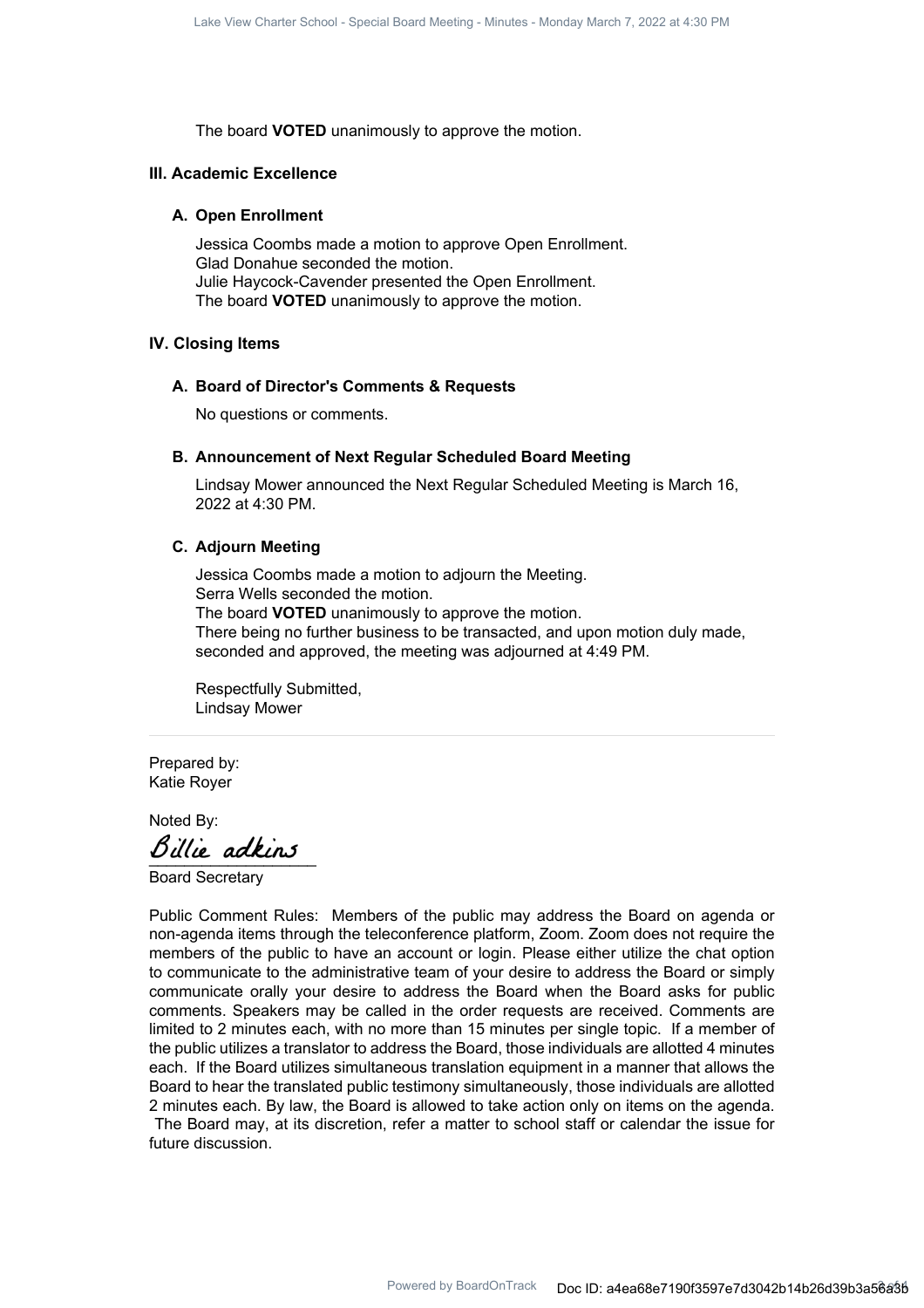Note: The Governing Board encourages those with disabilities to participate fully in the public meeting process. If you need a disability-related modification or accommodation, including auxiliary aids or services, to participate in the public meeting, please contact the Governing Board Office at (530) 927-5137 at least 48 hours before the scheduled board meeting so every reasonable effort can be made to accommodate you. (Government Code § 54954.2; Americans with Disabilities Act of 1990, § 202 (42 U.S.C. § 12132)).